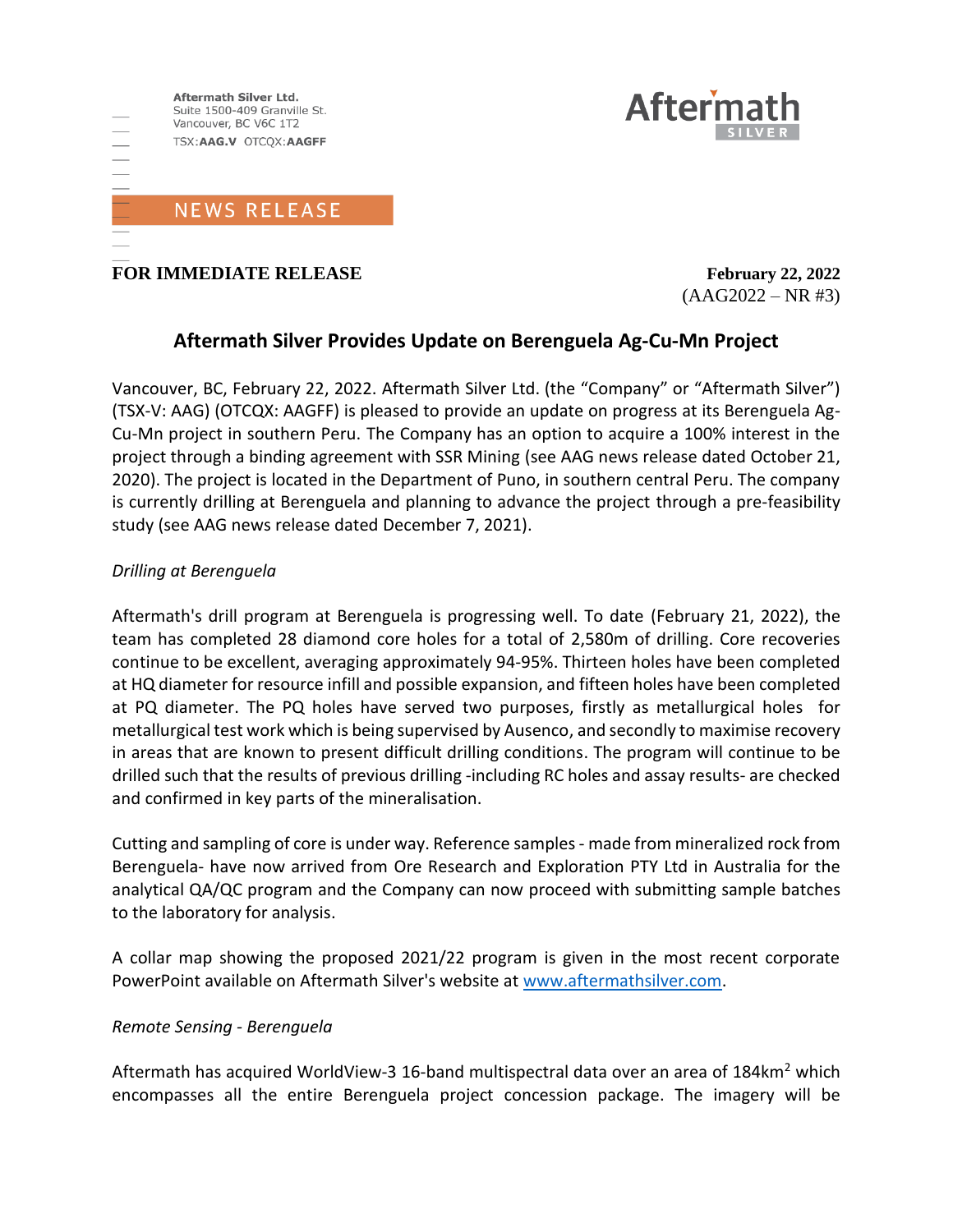



processed to attempt to highlight alteration phases associated with mineralization and to map lithology.

Mineral indexes, spectral correlation maps, and mineral mapping will be used to map manganese oxides, carbonates and clay minerals. These maps will be used in conjunction with ternary images to help interpret lithological units in the area. The high spatial resolution of the Worldview-3 satellite should allow the mapping of alteration and lithology in detail which eventually will guide exploration for extensions to the known mineralisation and also assist in evaluating the total concession package of over 6,500 Ha.

#### **Qualified Person**

Michael Parker, a Fellow of the AusIMM and a non-independent director of Aftermath, is a nonindependent qualified person, as defined by NI 43-101. Mr. Parker has reviewed the technical content of this news release and consents to the information provided in the form and context in which it appears.

### **About Aftermath Silver Ltd.**

Aftermath Silver Ltd is a leading Canadian junior exploration company focused on silver, and aims to deliver shareholder value through the discovery, acquisition and development of quality silver projects in stable jurisdictions. Aftermath has developed a pipeline of projects at various stages of advancement. The Company's projects have been selected based on growth and development potential.

- **Berenguela Silver-Copper project.** The Company has an option to acquire a 100% interest through a binding agreement with SSR Mining. The project is located in the Department of Puno, in southern central Peru. An NI 43-101 Technical Report on the property is in progress. The company is currently drilling at Berenguela and planning to advance the project through a pre-feasibility study.
- **Challacollo Silver-Gold project.** The Company has an option to acquire 100% interest in the Challacollo silver-gold project through a binding agreement with Mandalay Resources, see Company news release dated June 27th, 2019. A NI 43-101 mineral resource was released on 2020.
- **Cachinal Silver-Gold project.** The Company own 80% interest, with an option to acquire the remaining 20% from SSR Mining. Located 2.5 hours south of Antofagasta. On September 16, 2020 the company released a CIM compliant Mineral Resource and accompanying NI 43-101 Technical Report (available on SEDAR and on the Company's web page).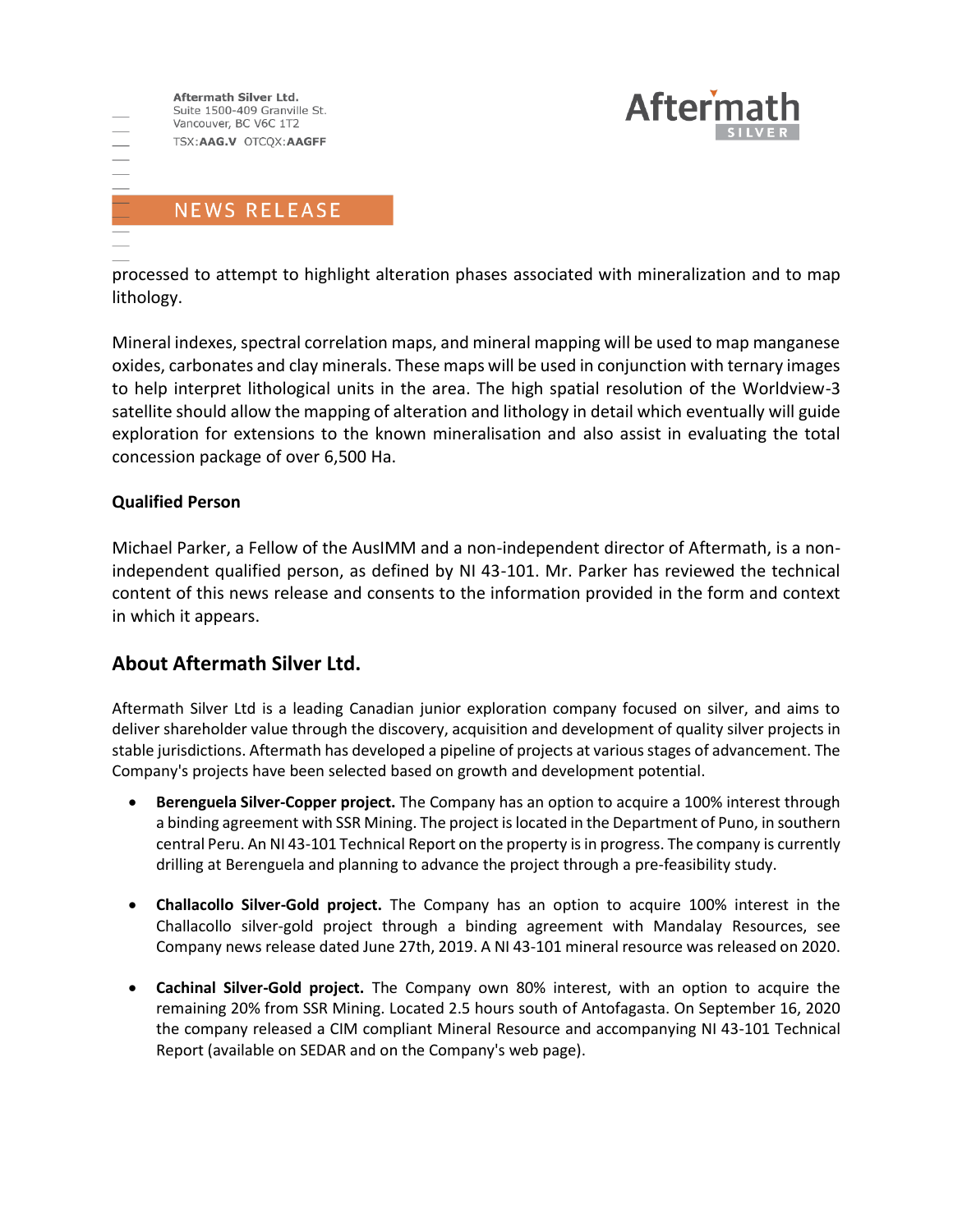

# **NEWS RELEASE**

ON BEHALF OF THE BOARD OF DIRECTORS

"*Ralph Rushton"*

Ralph Rushton CEO and Director 604-484-7855

*Neither the TSX Venture Exchange nor its Regulation Services Provider (as that term is defined in policies of the TSX Venture Exchange) accepts responsibility for the adequacy or accuracy of this release.*

#### **Cautionary Note Regarding Forward-Looking Information**

*Certain of the statements and information in this news release constitute "forward-looking information" within the meaning of applicable Canadian provincial securities laws. Any statements or information that express or involve discussions with respect to interpretation of exploration programs and drill results, predictions, expectations, beliefs, plans, projections, objectives, assumptions or future events or performance (often, but not always, using words or phrases such as "expects", "is expected", "anticipates", "believes", "plans", "projects", "estimates", "assumes", "intends", "strategies", "targets", "goals", "forecasts", "objectives", "budgets", "schedules", "potential" or variations thereof or stating that certain actions, events or results "may", "could", "would", "might" or "will" be taken, occur or be achieved, or the negative of any of these terms and similar expressions) are not statements of historical fact and may be forward-looking statements or information.*

*These statements involve known and unknown risks, uncertainties and other factors that may cause actual results or events to differ materially from those anticipated in such forward‐looking statements. Although the Company believes the expectations expressed in such forward‐looking statements are based on reasonable assumptions, such statements are not guarantees of future performance and actual results or developments may differ materially from those in the forward‐looking statements. Factors that could cause actual results to differ materially from those in forward‐looking statements include, but are not limited to, changes in commodities prices; changes in expected mineral production performance; unexpected increases in capital costs; exploitation and exploration results; continued availability of capital and financing; and general economic, market or business conditions. In addition, forward‐looking statements are subject to various risks, including but not limited to operational risk; political risk; currency risk; capital cost inflation risk; that data is incomplete or inaccurate. The reader is referred to the Company's filings with the Canadian securities regulators for disclosure regarding these and other risk factors, accessible through Aftermath Silver's profile at www.sedar.com.*

*There is no certainty that any forward‐looking statement will come to pass and investors should not place undue reliance upon forward‐looking statements. The Company does not undertake to provide updates to any of the forward‐looking statements in this release, except as required by law.*

#### *Cautionary Note to US Investors - Mineral Resources*